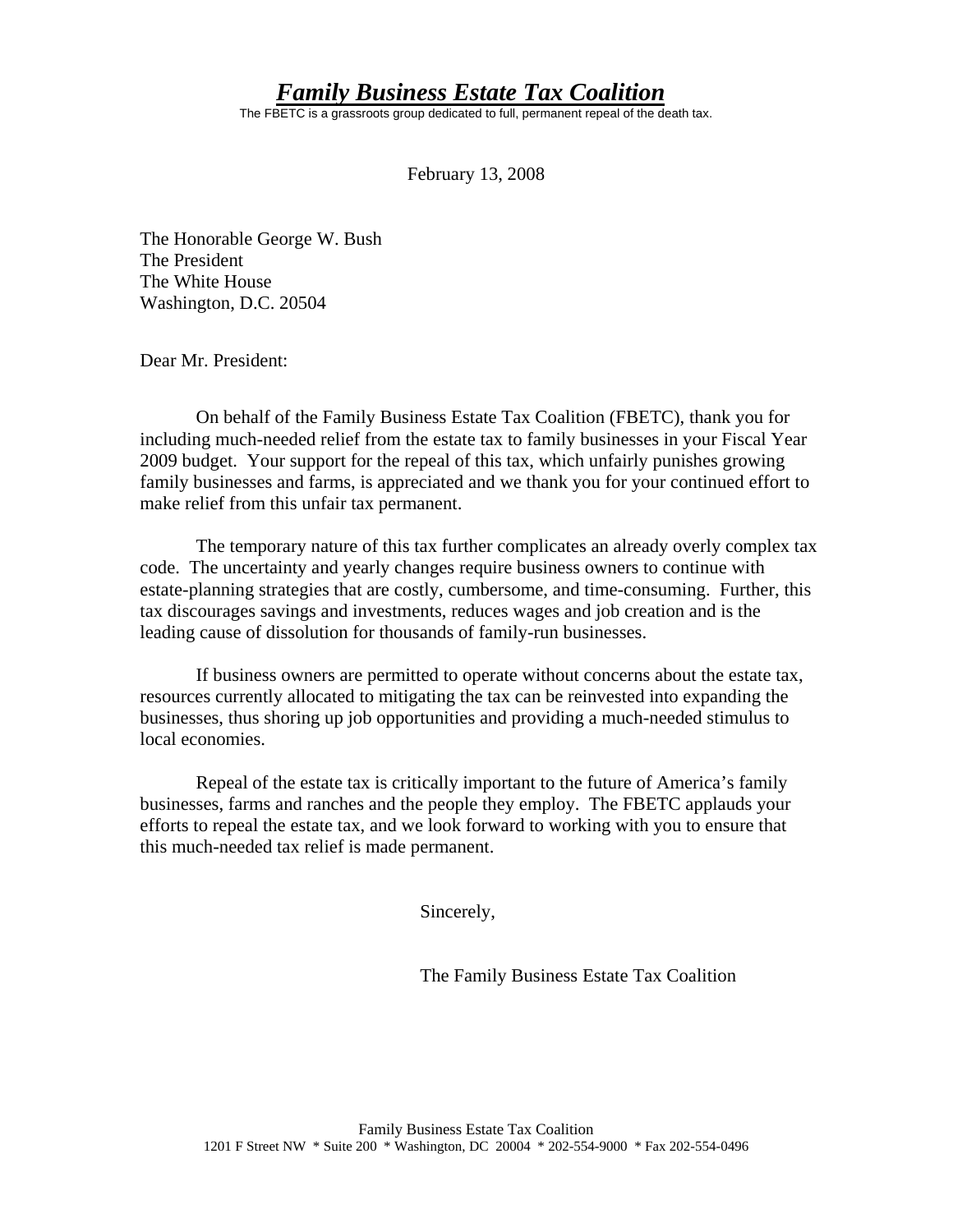## *Family Business Estate Tax Coalition*

The FBETC is a grassroots group dedicated to full, permanent repeal of the death tax.

**Air Conditioning Contractors of America American Family Business Institute American Farm Bureau Federation American Forest & Paper Association American Frozen Foods Institute American Hotel & Lodging Association American International Automobile Dealers Association American Rental Association American Wholesale Marketers Association AMT- The Association for Manufacturing Technology Associated Builders & Contractors Associated General Contractors of America Association of Equipment Manufacturers Automotive Aftermarket Industry Association Communicating For Agriculture and the Self-Employed Comporium Group Financial Executives International Committee on Private Companies Food Marketing Institute Independent Community Bankers of America Independent Insurance Agents & Brokers of America International Foodservice Distributors Association International Franchise Association Marine Retailers Association of America Mason Contractors Association of America Mortgage Bankers Association National Association of Convenience Stores National Association of Home Builders National Association of Manufacturers National Association of Plumbing-Heating-Cooling Contractors National Association of Realtors National Association of Wholesaler-Distributors National Automobile Dealers Association National Black Chamber of Commerce National Cattlemen's Beef Association National Electrical Contractors Association National Federation of Independent Business National Funeral Directors Association National Grocers Association National Lumber and Building Material Dealers Association National Newspaper Association National Restaurant Association National Roofing Contractors Association National Small Business Association National Taxpayers Union National Telecommunications Cooperative Association National Tooling & Machining Association National Utility Contractors Association Newspaper Association of America Policy & Taxation Group Printing Industries of America/GATF Society of American Florists Sunrise Research Tire Industry Association**